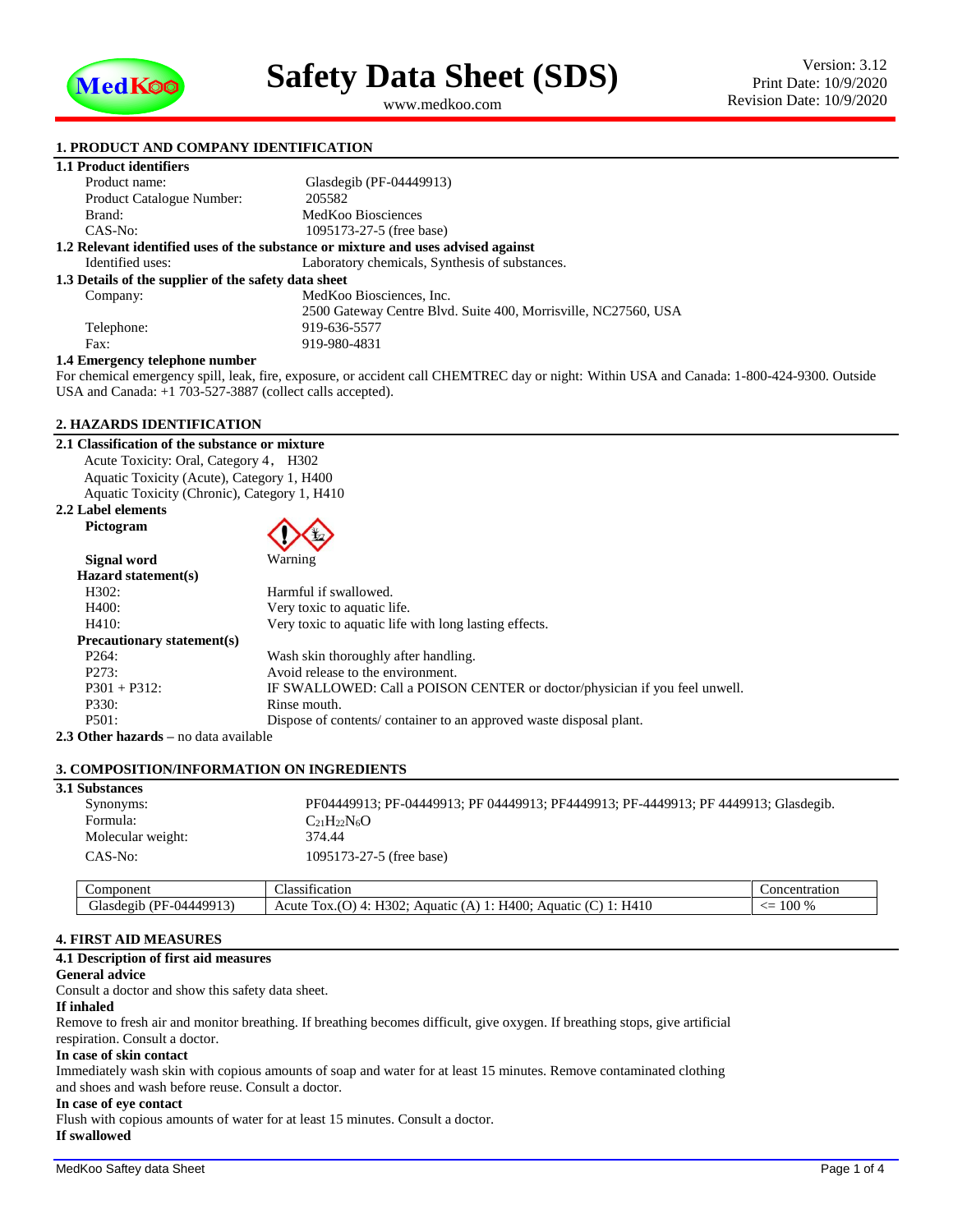Rinse mouth with water. Do not induce vomiting unless directed to do so by medical personnel. Never give anything by mouth to an unconscious person. Consult a doctor.

#### **4.2 Most important symptoms and effects, both acute and delayed**

To the best of our knowledge, the chemical, physical and toxicological properties have not been thoroughly investigated.

### **4.3 Indication of immediate medical attention and special treatment needed**

Show this safety data sheet to the doctor in attendance. Immediate medical attention is required.

## **5. FIRE-FIGHTING MEASURES**

# **5.1 Extinguishing media**

#### **Suitable extinguishing media**

Use water spray, alcohol-resistant foam, dry chemical or carbon dioxide.

# **5.2 Special hazards arising from the substance or mixture**

In combustion, may emit toxic fumes.

# **5.3 Precautions for fire-fighters**

Wear suitable protective clothing to prevent contact with skin and eyes and self-contained breathing apparatus.

### **6. ACCIDENTIAL RELEASE MEASURES**

### **6.1 Personal precautions, protective equipment and emergency procedures**

Do not take action without suitable protective clothing - see section 8 of SDS. Evacuate personnel to safe areas. Ensure adequate ventilation. Avoid breathing vapors, mist, dust or gas.

# **6.2 Environmental precautions**

Do not let product enter drains.

# **6.3 Methods and materials for containment and cleaning up**

Cover spillage with suitable absorbent material. Sweep up material and place in an appropriate container. Hold all material for appropriate disposal as described under section 13 of SDS.

#### **6.4 Reference to other sections**

For required PPE see section 8. For disposal see section 13.

# **7. HANDLING AND STORAGE**

# **7.1 Precautions for safe handling**

Use in a chemical fume hood, with air supplied by an independent system. Avoid inhalation, contact with eyes, skin and clothing. Avoid the formation of dust and aerosols. Use in a well-ventilated area. Keep away from sources of ignition. Avoid prolonged or repeated exposure.

#### **7.2 Conditions for safe storage, including any incompatibilities.**

Store in cool, well-ventilated area. Keep away from direct sunlight. Keep container tightly sealed until ready for use.

Recommended storage temperature: Store at -20°C

#### **7.3 Specific end uses**

Use in a laboratory fume hood where possible. Refer to employer's COSHH risk assessment.

#### **8. EXPOSURE CONTROLS/PERSONAL PROTECTION**

#### **8.1 Control parameters**

#### **Components with workplace control parameters**

Contains no substances with occupational exposure limit values.

# **8.2 Exposure controls**

#### **Appropriate engineering controls**

Use in a fume hood where applicable. Ensure all engineering measures described under section 7 of SDS are in place. Ensure laboratory is equipped with a safety shower and eye wash station.

# **Personal protective equipment**

**Eye/face protection**

Use appropriate safety glasses.

#### **Skin protection**

Use appropriate chemical resistant gloves (minimum requirement use standard BS EN 374:2003). Gloves should be inspected before use. Wash and dry hands thoroughly after handling.

#### **Body protection**

Wear appropriate protective clothing.

# **Respiratory protection**

If risk assessment indicates necessary, use a suitable respirator.

# **9. PHYSICAL AND CHEMICAL PROPERTIES**

| 9.1 Information on basic physical and chemical properties |                    |                           |                   |  |  |  |  |
|-----------------------------------------------------------|--------------------|---------------------------|-------------------|--|--|--|--|
| Appearance                                                | Light orange solid | Vapor pressure            | No data available |  |  |  |  |
| Odor                                                      | No data available  | Vapor density             | No data available |  |  |  |  |
| Odor threshold                                            | No data available  | Relative density          | No data available |  |  |  |  |
| pH                                                        | No data available  | Solubility(ies)           | No data available |  |  |  |  |
| Melting / freezing point                                  | No data available  | Partition coefficient     | No data available |  |  |  |  |
| Boiling point / range                                     | No data available  | Auto-ignition temperature | No data available |  |  |  |  |
| Flash point                                               | No data available  | Decomposition temperature | No data available |  |  |  |  |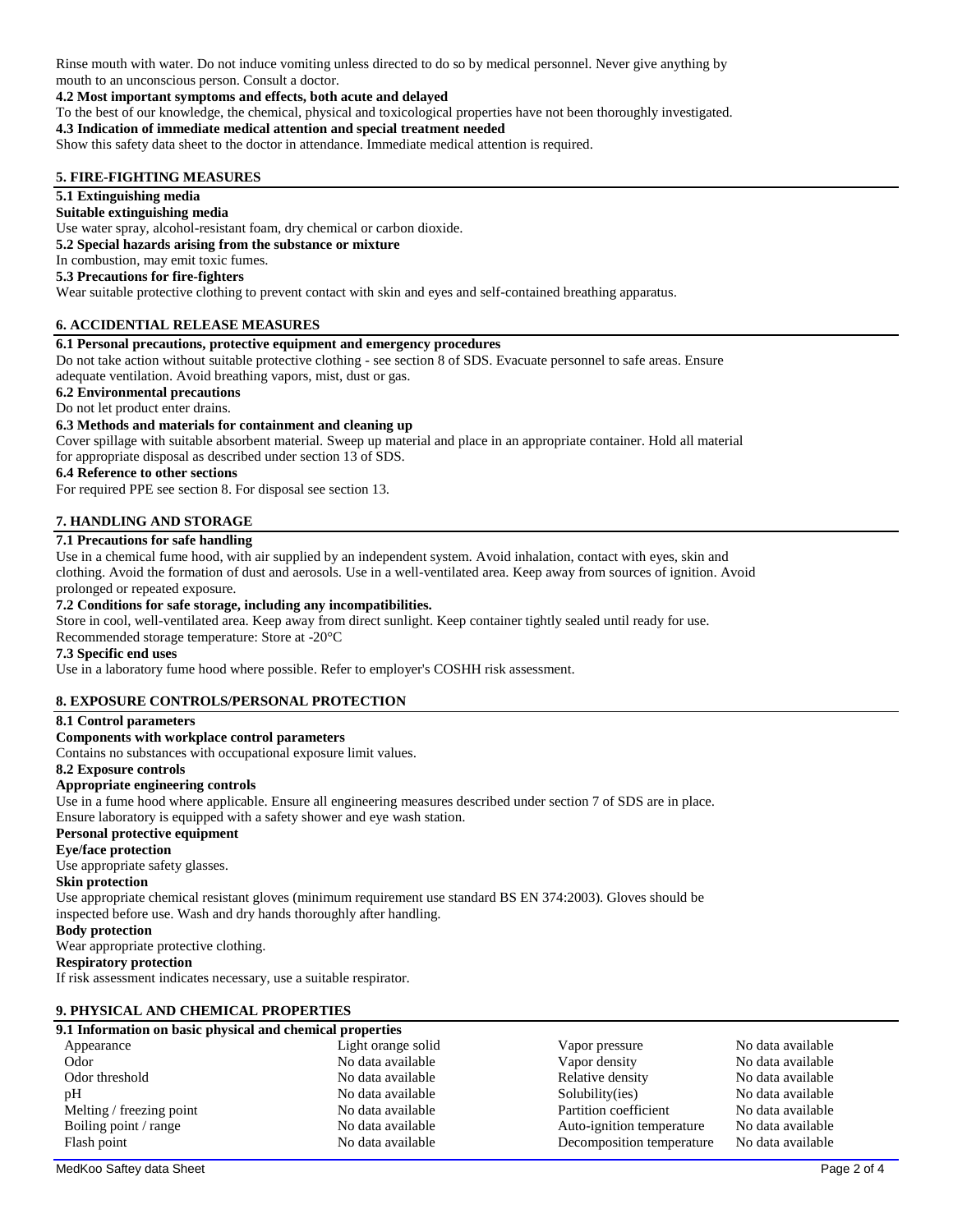# **9.2 Other safety information**

No data available

## **10. STABILITY AND REACTIVITY**

# **10.1 Reactivity**

Stable under recommended transport or storage conditions. **10.2 Chemical stability** Stable under recommended storage conditions. **10.3 Possibility of hazardous reactions** Hazardous reactions will not occur under normal transport or storage conditions. Decomposition may occur on exposure to conditions or materials listed below. **10.4 Conditions to avoid** Heat, moisture. **10.5 Incompatible materials** Strong acids/alkalis, strong oxidising/reducing agents. **10.6 Hazardous decomposition products** In combustion may emit toxic fumes. No known decomposition information.

# **11. TOXICOLOGICAL INFORMATION**

# **11.1 Information on toxicological effects Acute Toxicity** No data available **Skin corrosion/irritation** Classification criteria are not met based on available data **Serious eye damage/irritation** Classification criteria are not met based on available data **Respiratory or skin sensitization** Classification criteria are not met based on available data **Germ cell mutagenicity** Classification criteria are not met based on available data **Carcinogenicity** Classification criteria are not met based on available data **Reproductive toxicity** Classification criteria are not met based on available data **Specific target organ toxicity - single exposure** Classification criteria are not met based on available data **Specific target organ toxicity - repeated exposure** Classification criteria are not met based on available data **Aspiration hazard** Classification criteria are not met based on available data **Symptoms / Routes of exposure** Inhalation: There may be irritation of the throat with a feeling of tightness in the chest. Ingestion: There may be irritation of the throat. Skin: There may be mild irritation at the site of contact. Eyes: There may be irritation and redness. Delayed / Immediate Effects: No known symptoms. **Additional Information** RTECS No: Not available Exposure may cause irritaiton of eyes, mucous membranes, upper respiratory tract and skin. To the best of our knowledge, the chemical, physical and toxicological properties have not been fully investigated

# **12. ECOLOGICAL INFORMATION**

**12.1 Toxicity** No data available **12.2 Persistence and degradability** No data available **12.3 Bioaccumlative potential** No data available **12.4 Mobility in soil** No data available **12.5 Results of PBT and vPvB assessment** No data available